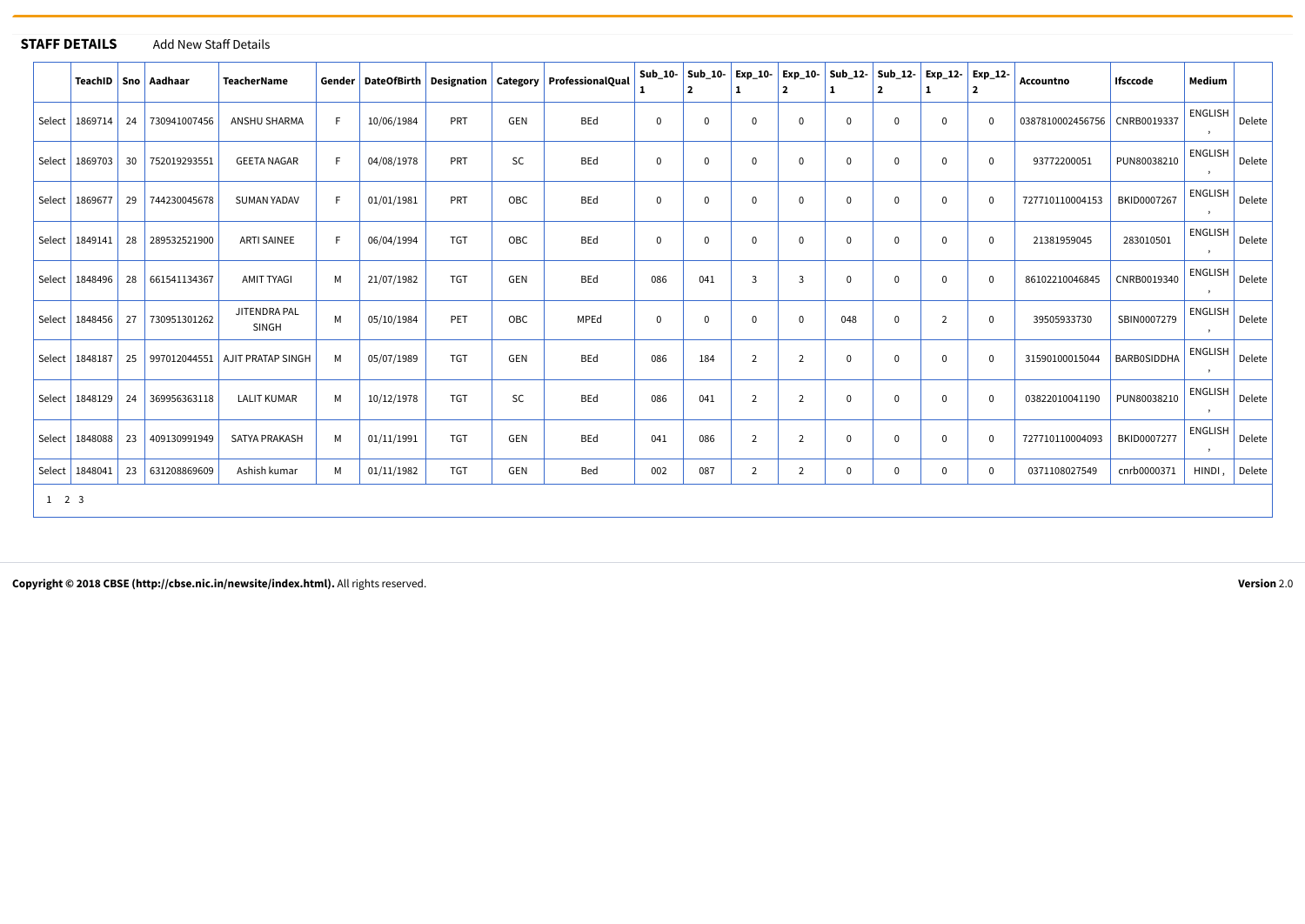|                     | <b>STAFF DETAILS</b> |                | <b>Add New Staff Details</b> |                                        |   |            |                            |            |                                                                  |             |                                |                |                |              |                                                           |                |                |                               |                 |                |
|---------------------|----------------------|----------------|------------------------------|----------------------------------------|---|------------|----------------------------|------------|------------------------------------------------------------------|-------------|--------------------------------|----------------|----------------|--------------|-----------------------------------------------------------|----------------|----------------|-------------------------------|-----------------|----------------|
|                     |                      |                | TeachID   Sno   Aadhaar      | <b>TeacherName</b>                     |   |            |                            |            | Gender   DateOfBirth   Designation   Category   ProfessionalQual |             | Sub_10- Sub_10- Exp_10-<br>l 2 | 1              | $\overline{2}$ | 1            | Exp_10- Sub_12- Sub_12- Exp_12- Exp_12-<br>$\overline{2}$ | 1              | $\overline{2}$ | Accountno                     | <b>Ifsccode</b> | Medium         |
| Select              | 1847992              | 22             | 819909905776                 | <b>UPENDRA</b><br>SARASWAT             | M | 12/08/1988 | <b>TGT</b>                 | GEN        | Bed                                                              | 087         | 184                            | $\overline{2}$ | $\overline{2}$ | 0            | 0                                                         | $\overline{0}$ | $\mathbf 0$    | 0374101054382                 | cnrb0000374     | <b>ENGLISH</b> |
| Select              | 1706032              | -1             | 712193742321                 | <b>RAMESHWAR NATH</b><br><b>MISHRA</b> | M | 01/05/1964 | PRINCIPAL                  | <b>GEN</b> | B.ed                                                             | 087         | 184                            | 10             | 10             | 0            | $\mathbf{0}$                                              | $\overline{0}$ | $\mathbf 0$    | 13441000002735                | PSIB0021344     | <b>ENGLISH</b> |
| Select              | 1384207              | 17             | 538960045600                 | ARVESH YADAV                           | M | 15/08/1995 | WELLNEES<br>TEACHER        | OBC        | B.ed                                                             | 0           | $\mathbf{0}$                   | 0              | $\Omega$       | $\Omega$     | $\Omega$                                                  | $\mathbf{0}$   | $\mathbf 0$    | 16152281009522                | SYNB0009377     | <b>ENGLISH</b> |
| Select              | 1384197              |                | 18 567942011044              | <b>SUSHIL KUMAR</b>                    | M | 26/08/1985 | SPECIAL<br><b>EDUCATOR</b> | OBC        | SPECIAL<br><b>EDUCATOR</b>                                       | $\mathbf 0$ | $\mathbf{0}$                   | 0              | $\Omega$       | $\mathbf 0$  | $\Omega$                                                  | $\mathbf 0$    | $\mathbf 0$    | 93772200057931                | SYNB0009377     | <b>ENGLISH</b> |
| Select              | 1384181              |                | 19   568897030014            | PANKAJ KUMAR<br>SHARMA                 | M | 27/08/1980 | <b>OTHER</b>               | OBC        | <b>B.LIB</b>                                                     | 0           | $\mathbf{0}$                   | 0              | $\Omega$       | $\Omega$     | $\Omega$                                                  | $\mathbf{0}$   | $\mathbf 0$    | 93772200055120                | SYNB0009377     | <b>ENGLISH</b> |
| Select              | 1384170              | 11             | 100446789110                 | <b>JYOTI</b>                           | F | 15/02/1973 | PRT                        | GEN        | B.ed                                                             | $\mathbf 0$ | $\mathbf 0$                    | $\mathbf 0$    | $\mathbf 0$    | $\mathbf 0$  | 0                                                         | $\mathbf 0$    | $\mathbf 0$    | 9377220008957                 | SYNB0009377     | <b>ENGLISH</b> |
| Select              | 1384144              | 6              | 550356570689                 | LUKESH KUMAR                           | M | 01/01/1984 | <b>OTHER</b>               | GEN        | M.a.                                                             | 0           | $\mathbf 0$                    | 0              | $\Omega$       | $\mathbf 0$  | $\Omega$                                                  | $\overline{0}$ | $\mathbf 0$    | 93772200051923                | SYNB0009377     | <b>ENGLISH</b> |
| Select              | 1384130              | $\overline{4}$ | 966586076422                 | <b>AJAY PRATAP</b><br>SINGH RATHORE    | M | 18/06/1978 | <b>TGT</b>                 | <b>GEN</b> | Computer<br>Diploma                                              | 165         | $\mathbf 0$                    | 2              | $\mathbf 0$    | 0            | $\mathbf{0}$                                              | $\overline{0}$ | $\Omega$       | 03480001224000021 BKID0007267 |                 | <b>ENGLISH</b> |
| Select              | 1384114              |                |                              | 15 264025751907 SADHANA SHARMA         | F | 20/07/1981 | PRT                        | GEN        | B.ed                                                             | $\mathbf 0$ | $\mathbf 0$                    | $\mathbf{0}$   | $\mathbf 0$    | $\mathbf 0$  | $\Omega$                                                  | $\overline{0}$ | $\mathbf 0$    | 9377220008975                 | SYNB0009377     | <b>ENGLISH</b> |
|                     | Select   1384102     | $\overline{2}$ | 667209115018                 | REETU SHARMA                           | F | 10/04/1983 | PRT                        | OBC        | B.ed                                                             | $\mathbf 0$ | $\mathbf{0}$                   | 0              | $\mathbf 0$    | $\mathbf{0}$ | $\mathbf{0}$                                              | $\mathbf 0$    | $\mathbf 0$    | 93772200051397                | SYNB0009377     | <b>ENGLISH</b> |
| $1 \quad 2 \quad 3$ |                      |                |                              |                                        |   |            |                            |            |                                                                  |             |                                |                |                |              |                                                           |                |                |                               |                 |                |

Copyright © 2018 CBSE [\(http://cbse.nic.in/newsite/index.html\).](http://cbse.nic.in/newsite/index.html) All rights reserved. Version 2.0

[Delete](javascript:WebForm_DoPostBackWithOptions(new WebForm_PostBackOptions("GridView1$ctl02$LinkButton1", "", true, "", "", false, true)))

[Delete](javascript:WebForm_DoPostBackWithOptions(new WebForm_PostBackOptions("GridView1$ctl03$LinkButton1", "", true, "", "", false, true)))

[Delete](javascript:WebForm_DoPostBackWithOptions(new WebForm_PostBackOptions("GridView1$ctl04$LinkButton1", "", true, "", "", false, true)))

[Delete](javascript:WebForm_DoPostBackWithOptions(new WebForm_PostBackOptions("GridView1$ctl05$LinkButton1", "", true, "", "", false, true)))

[Delete](javascript:WebForm_DoPostBackWithOptions(new WebForm_PostBackOptions("GridView1$ctl06$LinkButton1", "", true, "", "", false, true)))

[Delete](javascript:WebForm_DoPostBackWithOptions(new WebForm_PostBackOptions("GridView1$ctl07$LinkButton1", "", true, "", "", false, true)))

[Delete](javascript:WebForm_DoPostBackWithOptions(new WebForm_PostBackOptions("GridView1$ctl08$LinkButton1", "", true, "", "", false, true)))

[Delete](javascript:WebForm_DoPostBackWithOptions(new WebForm_PostBackOptions("GridView1$ctl09$LinkButton1", "", true, "", "", false, true)))

[Delete](javascript:WebForm_DoPostBackWithOptions(new WebForm_PostBackOptions("GridView1$ctl10$LinkButton1", "", true, "", "", false, true)))

[Delete](javascript:WebForm_DoPostBackWithOptions(new WebForm_PostBackOptions("GridView1$ctl11$LinkButton1", "", true, "", "", false, true)))